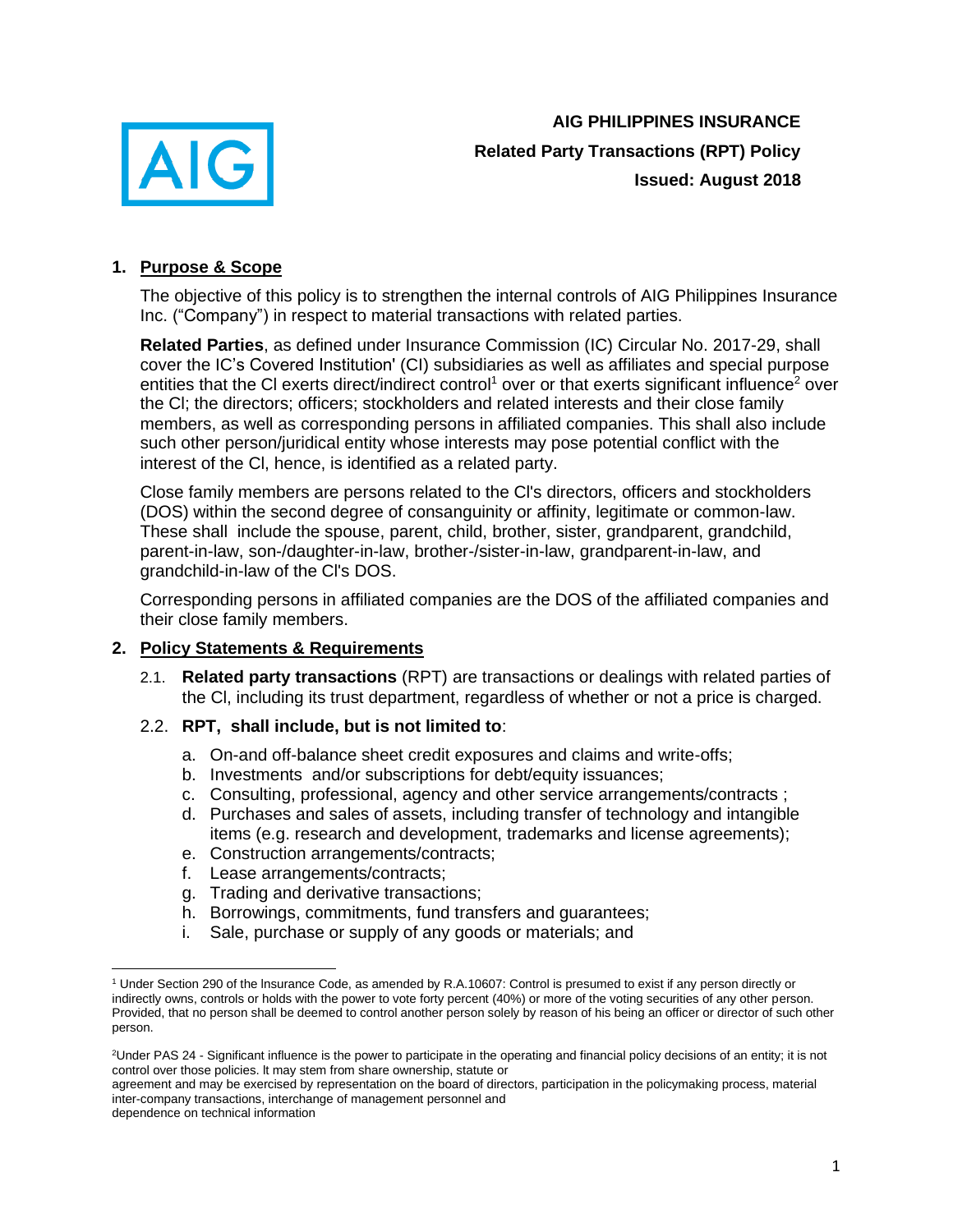- j. Establishment of joint venture entities
- 2.3 Every RPT to which the Company is a party shall be deemed to include as a condition that it be approved in accordance with this Policy.
- 2.4 A Board-level Related Party Transaction Committee (Committee) shall be constituted, which among others shall<sup>3</sup>:
	- 2.4.1 Evaluate on an ongoing basis existing relations between and among business and counterparties to ensure that all related parties are continuously identified, RPTs are monitored, and subsequent changes in relationships shall be reflected in the relevant reports to the board and regulators/supervisors.
	- 2.4.2 Evaluate all material RPTs to ensure that these are not undertaken on a more favorable economic terms to such related parties than similar transactions with non-related parties under similar circumstances and that no corporate or business resources of the CI are misappropriated or misapplied, and to determine any potential reputational risk issues that may arise as a result of or in connection with the transactions
	- 2.4.3 Ensure that appropriate disclosure is made, and or information is provided to regulating and supervising authorities relating to the CI's RPT exposures, and policies on conflicts of interest or potential conflicts of interest. The disclosure shall include information on the approach to managing material conflicts of interest that are inconsistent with such policies; and conflicts that could arise as a result of CI's affiliation or transactions with other related parties;
	- 2.4.4 Report to the Board on a regular basis the status and aggregate exposures to each related party as well as the total amount of exposures to all related parties.
	- 2.4.5 Ensure that transactions with related parties, including write off of exposures, are subject to independent review or audit process.
	- 2.4.6 Oversee the implementation of the system for identifying, monitoring, measuring, controlling and reporting RPTs, including the periodic review of RPT policies and procedures.
- 2.5 All RPT must be brought to the attention of Management and the Committee. Pursuant to AIG's Code of Conduct, any employee or director who is aware of a transaction or relationship that could reasonably be expected to give rise to a conflict of interest is instructed to report the matter to the Local Compliance Officer.
- 2.6 During the Annual Stockholders meeting, each of Company's Directors, Officers<sup>4</sup> and Shareholders shall declare his/her related party information and transactions to the Company, as well as the related party information and transactions of their relatives by consanguinity and affinity within the second degree, to elicit information about any potential Related-Party Transactions.
	- 2.6.1 Any potential RPT that is raised will be reviewed and analyzed by Legal and Finance & Accounting (F&A) Departments, in consultation with outside counsel, as appropriate, to determine whether the transaction or relationship does, in fact, constitute a Related-Party Transaction requiring compliance with this Policy.

<sup>3</sup> Section 2.2, IC CL No. 2017-29

<sup>4</sup> As disclosed in the SEC General Information Sheet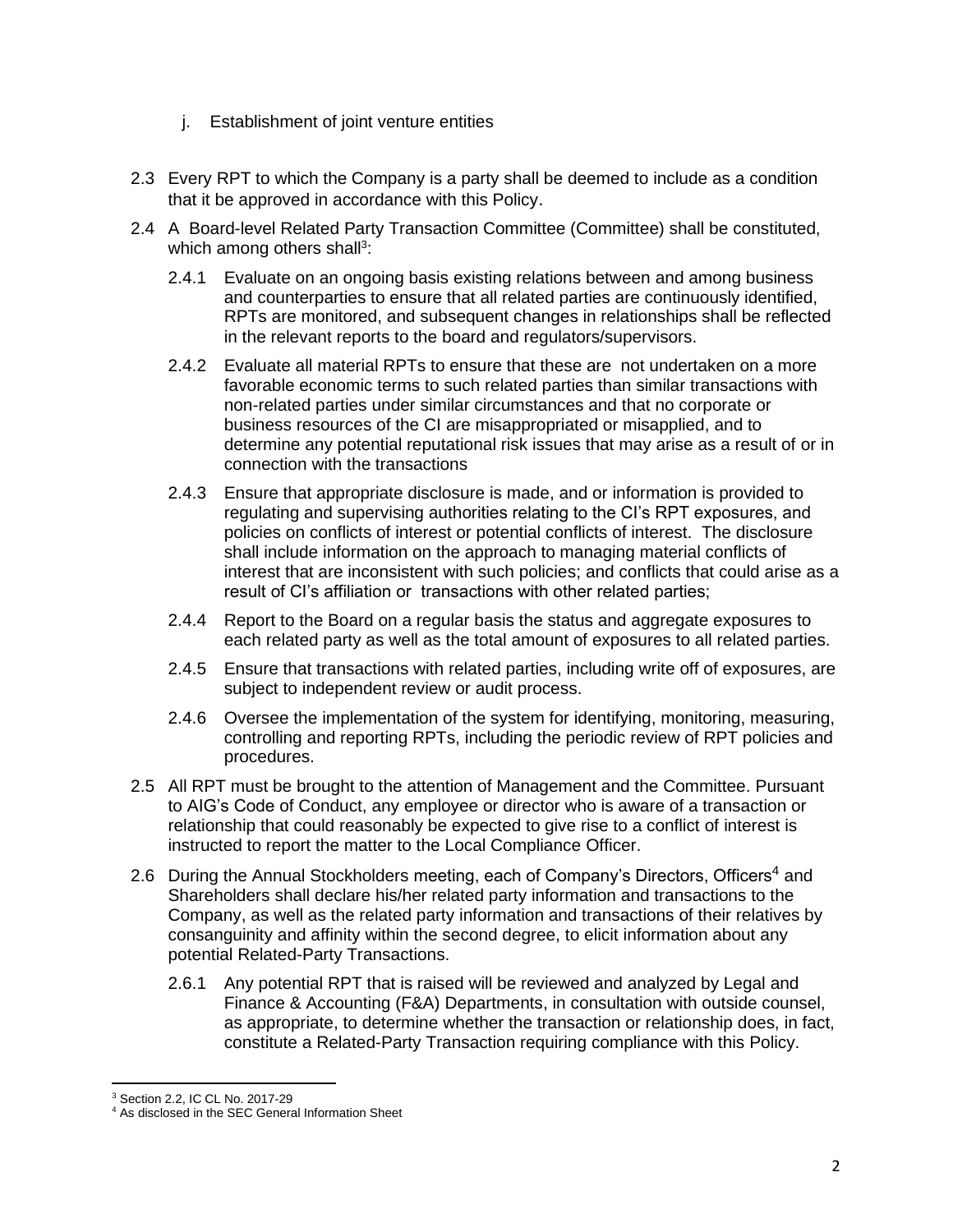- 2.6.2 Legal and F&A Departments shall be responsible in maintaining the approved list of the Company's affiliated companies. Legal Department shall keep the official list of related party information on file.
- 2.6.3 The above shall collectively constitute the information archive of affiliated parties.

# **2.7 Evaluation**

- 2.7.1 Legal and F&A Departments shall evaluate all RPTs to ensure that these are not undertaken on more favorable economic terms (e.g., price, commissions, interest rates, fees, tenor, collateral requirement) to such related parties than similar transactions with non-related parties under similar circumstances and that no corporate or business resources of the Cl are misappropriated or misapplied, and to determine any potential reputational risk issues that may arise as a result of or in connection with the transactions.
- 2.7.2 In evaluating RPTs, Legal and F&A Departments shall take into account, among others, the following:
	- a. The related party's relationship to the Cl and interest in the transactions;
	- b. The material facts of the proposed RPT, including the proposed aggregate value of such transaction;
	- c. The benefits to the Cl of the proposed RPT;
	- d. The availability of other sources of comparable products or services; and
	- e. An assessment of whether the proposed RPT is on terms and conditions that are comparable to the terms generally available to an unrelated party under similar circumstances.
- 2.7.3 The following threshold shall be used in determining if RPT is material:
	- 2.7.3.1 For recurring transactions, annual aggregate must not exceed
		- a. 10% of Average Gross Written Premiums for the last 3 years, for all transactions related to premiums or gross insurance revenue
		- b. 10% of Average Net Earned Premiums for the last 3 years, for all transactions related to underwriting expenses or direct operating expenses
		- c. 5% of Average Net Earned Premiums for the last 3 years, for all transactions related to general & operating expenses and not classified underwriting expenses or direct operating expenses
		- d. 5% of Average Underwriting Margin for the last 3 years, for all transactions related to other income or non-insurance revenue.
	- 2.7.3.2 For one-time and / or non-recurring transactions, total transaction must not exceed **USD100,000.00**

# **2.8 Approval**

- 2.8.1 Transactions below the materiality threshold set in 2.7.3
	- 2.8.1.1 All RPTs below materiality threshold shall be referred to the Management Committee for approval.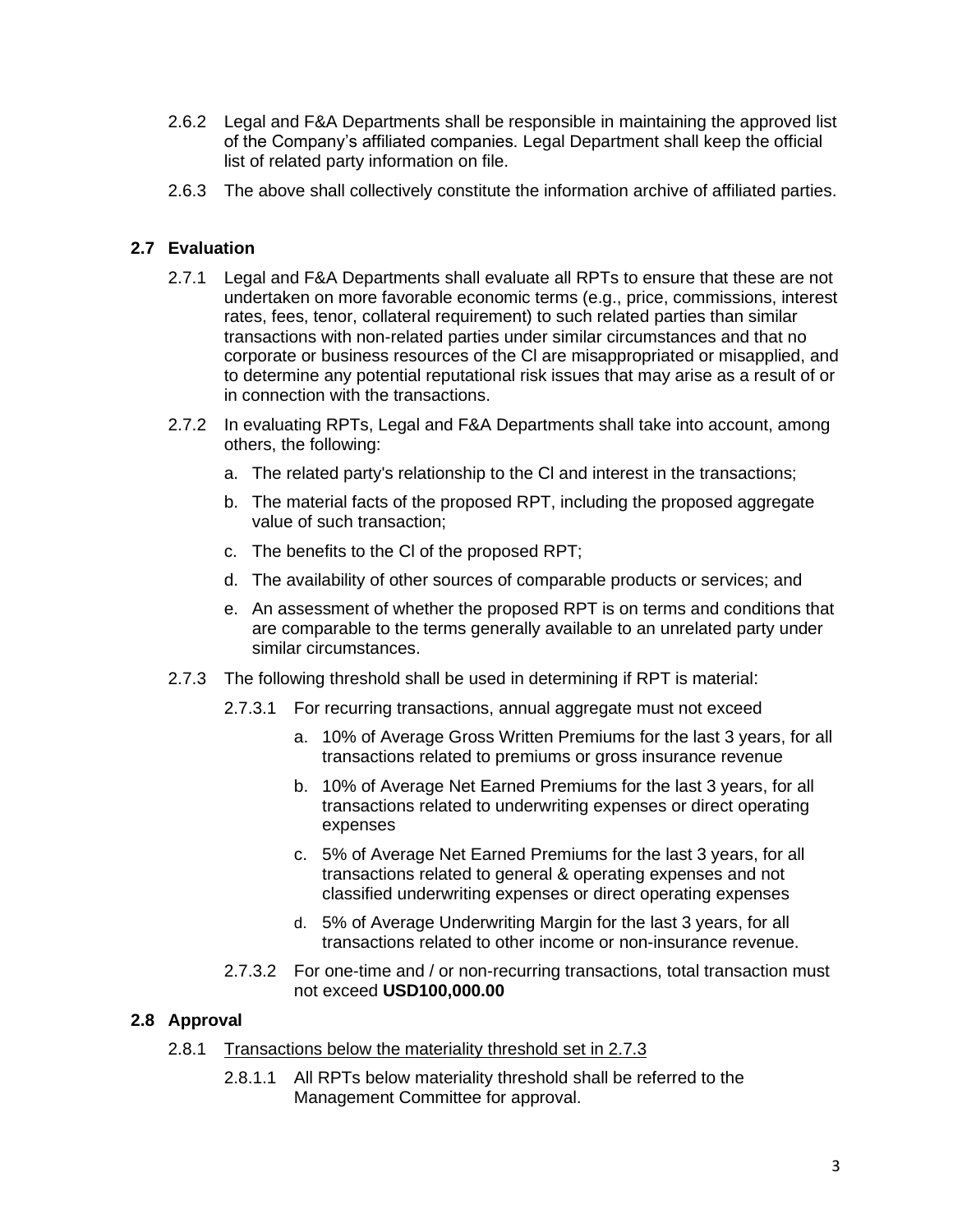- 2.8.1.2 In addition, all transactions approved by Management Committee shall be subject to confirmation by the Committee and the Board of Directors at the regular board meeting with a majority vote.
- 2.8.2 Transactions within & above the materiality threshold set in 2.7.3
	- 2.8.2.1 All RPTs within and above the approved threshold (or material RPTs) are prohibited, unless approved or ratified by the RPT Committee
	- 2.8.2.2 A material RPT entered into without pre-approval of the Committee and the Board of Directors (Board) shall not be deemed to violate this Policy, or be invalid or unenforceable, so long as the transaction is brought to the Committee and the Board for ratification as promptly as reasonably practical after it is entered into and such transaction is ratified.
	- 2.8.2.3 The Committee, at each of its meetings, will be provided with the details of each existing or proposed material RPT that it has not previously approved or disapproved, including the terms of the transaction, the business purpose of the transaction, and the benefits to the Company and to the relevant Director, Officer, Shareholder or Employee.
	- 2.8.2.4 In the event the General Counsel (GC) & Chief Financial Officer (CFO) or another member of the Legal and F&A Department, designated by the GC & CFO determines that it is impractical or undesirable to wait until the next Committee meeting to review a RPT, the Chairman of the Committee may act on behalf of the Committee to review and approve the material RPT.
	- 2.8.2.5 In determining whether to approve a material RPT, the Committee will consider the following factors, among others, to the extent relevant to the RPT:
		- a. whether the terms of the RPT are fair to the Company and on terms at least as favorable as would apply if the other party was not or did not have an affiliation with a director, executive officer or employee of the Company;
		- b. whether there are demonstrable business reasons for the Company to enter into the RPT;
		- c. whether the RPT would impair the independence of a director; and
		- d. whether the RPT would present an improper conflict of interests for any director, executive officer or employee of the Company, taking into account the size of the transaction, the overall financial position of the director, executive officer or employee, the direct or indirect nature of the interest of the director, executive officer or employee in the transaction, the ongoing nature of any proposed relationship, and any other factors the Committee or the Chairman of the Committee deems relevant.
	- 2.8.2.6 Once the Committee has determined that the related party transaction is not undertaken on more favorable terms than to a non-related party, among others, it shall approve the transaction.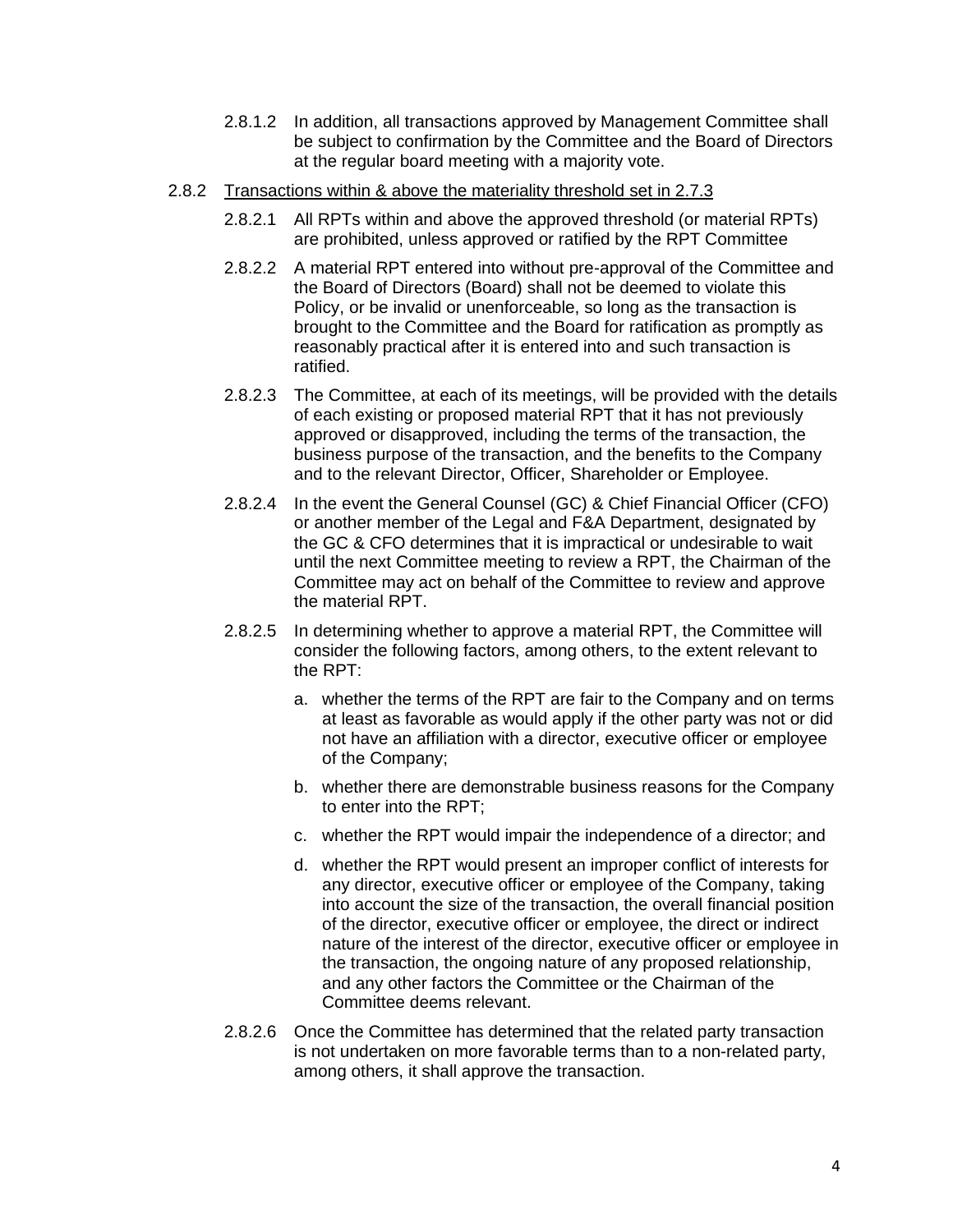- 2.8.2.7 The Committee shall present the related party transaction for the approval of the Board of Directors by a majority vote.
- 2.8.2.8 The related party transaction shall be referred for confirmation by the majority of the shareholders at the Annual Shareholders Meeting.
- 2.8.3 In the event that the Company becomes aware of a RPT that was not approved under this Policy prior to consummation, such transaction shall be reviewed in accordance with this Policy as promptly as reasonably practicable.
- 2.8.4 The Committee shall consider all of the relevant facts and circumstances and evaluate all options available to the Company, including ratification, amendment or termination of such RPT and take such course of action as may be deemed appropriate under the circumstances. The Legal & Finance Departments shall also examine the facts and circumstances relating to the failure of such RPT to have been presented in accordance with this Policy and shall take any action as may be appropriate under the circumstances.
- 2.8.5 Any member of the Committee who has an interest in the transaction under discussion will abstain from voting on the approval of the RPT, but may, if so requested by the Chairman of the Committee, participate in some or all of the Committee's discussions of the RPT.
- **3. Code of Conduct -** No approval or ratification of a RPT pursuant to this Policy shall be deemed to supersede the requirements of the Company's Code of Conduct and, to the extent applicable, each Related-Party Transaction subject to this Policy shall also comply with the Company's Codes of Conduct.
- **4. Whistle Blowing and Conflict of Interest -** The AIG Whistle Blowing and Conflict of Interest policies are hereby adopted and made as an integral part of this policy
- **5. Regulatory Reporting -** All regulatory reporting required in accordance with this Policy shall be handled by the F&A Department.

# **6. Audit**

- **6.1.** The Internal Audit Department shall conduct audit over RPT at least once every year and shall report the audit results to the Committee, which will in turn report the matter to the Board of Directors.
- **6.2.** Where the Board of Directors considers it necessary, the Company may appoint an external auditor to conduct audit over affiliated transactions of the Company. No professional firms controlled by an affiliated party can be appointed to provide such audit or actuarial service.
- **7. Disclosure** Should there be any RPT and related party fund utilization transaction occurring to the Company, the related information shall be disclosed in a timely manner initially to the Legal and F&A Departments, which will make the determination whether the transaction is within the material threshold set.
- 8. **Violation -** Where F&A Department finds any affiliated transaction is concluded without going through the required approval process as specified in these Measures, such transaction shall be suspended and the required approval shall be obtained forthwith; Depending upon the specific circumstance, F&A department shall report the matter to the Management Committee, the Committee or Board of Directors, as the case may be;